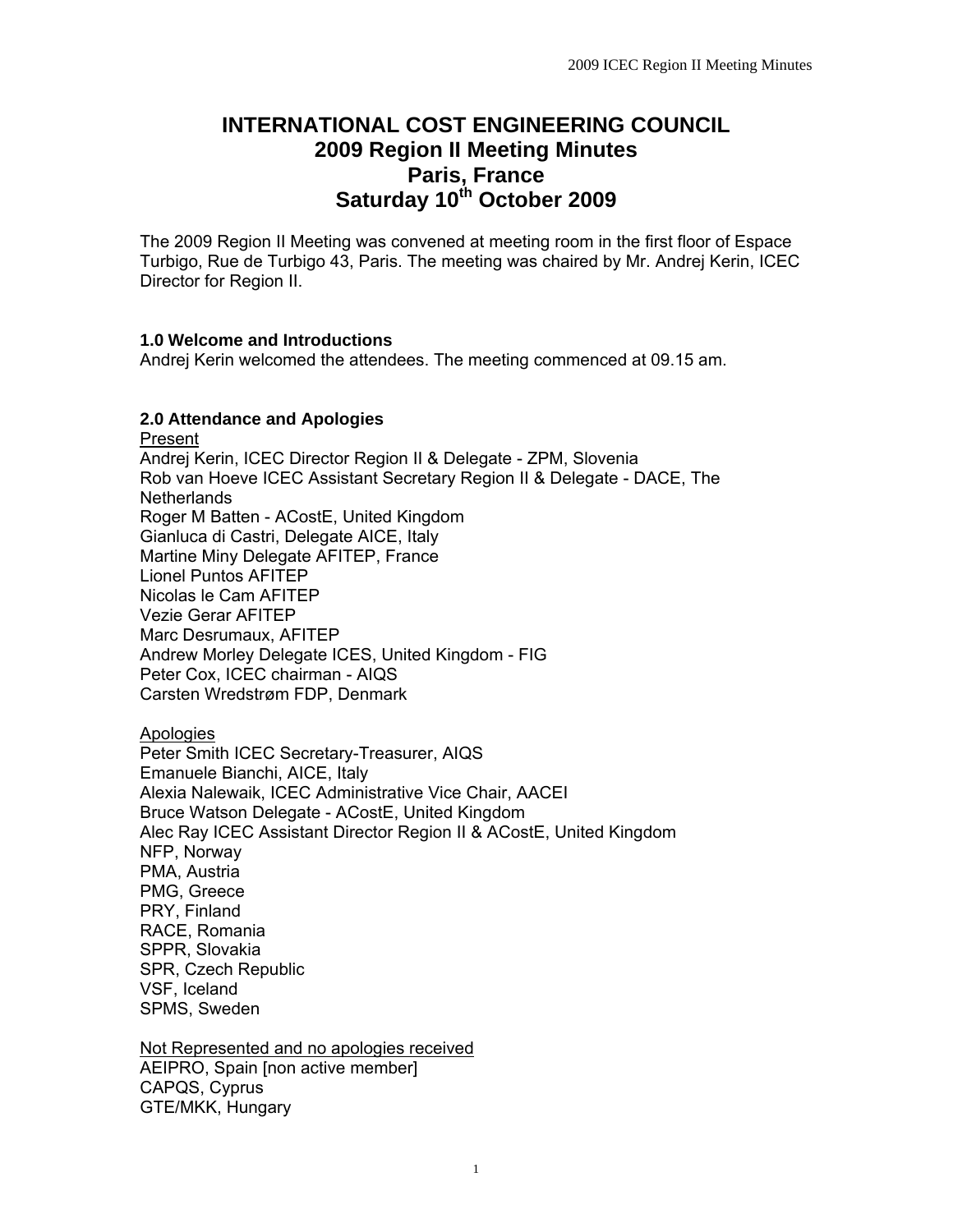# **3.0 Minutes of Previous Region Meeting**

The minutes of the 2008 Region II meeting on 8th November 2008 in Rome, Italy were approved without a correction.

#### **4.0 Matters Arising From Minutes**

- Potential New Partners, will be discussed under agenda point 9.0
- Location Factors, will be discussed under agenda point 11.0
- Strategic Plan, will be discussed under agenda point 12.0
- NGO Roster, will be discussed under agenda point 21.0
- Young Professionals
- Website/skype
- Australian dollar exchange, will be discussed under agenda point 5.0
- 2014 World Congress Singapore; date has been set July 23-27, 2010
- Young Professionals see attached Region II Member Reports for actions taken by members.

#### **5.0 Presentation by Lionel Puntos**

Lionel Puntos [AFITEP gave an update on Cost Controller Competences which are used by AFITEP [see attachment] with the aim to have a reference with other members of the ICEC family by the next regional meeting.

# **6.0 Reports**

#### **a. Officer Reports**

ICEC

ICEC executive team has set up quarterly meetings via skype. Focus in these meetings is the Strategic Plan [Carsten Wredstrøm on how do we achieve our strategy goals, fund our strategy goals and at what level, move from a reactive to a proactive organisation and communicate?] and UN engagement Murtala Oladapo] to raise ICEC's profile with HABITAT

Peter Cox has visited to Region 3 [Dar es Salaam mainly visited by QS and found it dynamically and intelligent]. & 4 [Kuala Lumpur where ICEC/FIG/RICS/PAQS/ASAQS and CEEC discussed and agreed a pact to work for the benefit of the profession, in order to get a public faces as wealth creators] meetings. Lesson learned of both meetings a high degree of collaboration with mutual recognition of competence and accreditation.

Peter also visited and lectured at the UN HABITAT Forum in Delhi about NGO's & businesses have worked successfully together.

# Region II Director – Andrej Kerin

Andrej Kerin provided a general verbal report on activities and issues since the last Region II meeting in 2008. A large effort was made by Andrej to contact all our members. A number of them responded but there are also members who don't respond at all. A discussion followed how to promote that all members are aware of the things organised and how to attack them.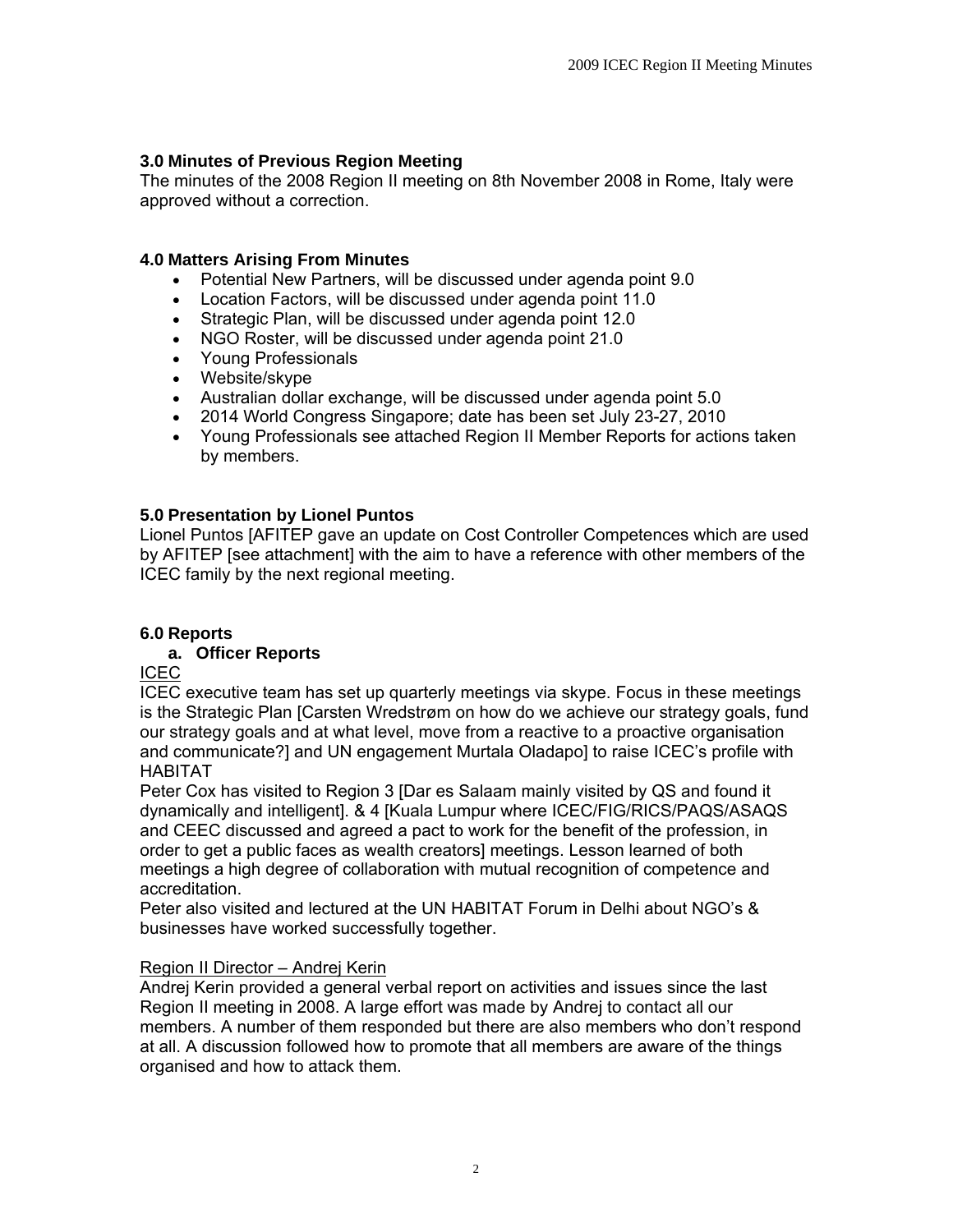# **Agreement/Action No 1/2009**

Agreed was that a check will be made which members did pay their membership fee and who was contacted for this after this information has come available to the responsible officers [see attachment]. The responsible officers will at least once a year contact the member to check for changes of f.e. ICEC delegate and report this information before any World or Region meeting to the Region II director/ Assistant Secretary.

An alternative set-up of the regional meeting was discussed. Proposals were:

- Starting on Friday afternoon and going on Saturday with the diner either on Friday or Saturday night.
- The Friday afternoon could also be used to visit a interesting project.
- Arrange a hotel with a venue so all members are staying in the same place.
- Meetings by using Skype.
- A separate Region webpage on the ICEC website.

#### **Agreement/Action No 2/2009**

It was decided to send out inquiries to the members to ask their preferences.

#### **Agreement/Action No 3/2009**

It was agreed that the minutes of the meetings will be send directly to the member organisations and to all presently known contacts [the Ken Humpreys list] of Region II.

#### **Agreement/Action No 4/2009**

It was agreed that a pilot meeting by using Skype will be organized by Gianluca di Castri with two or three representatives of member organizations, who will express the interest to be involved.

#### **Agreement/Action No 5/2009**

It was agreed that we will ask ICEC if there is any possibility to organize a region II corner within ICEC website and upgrade of links to the Region II member associations

#### **b. Overview of the activities of ICEC since the Toronto World Congress in June 2008**

No comments were received on the currency change as decided in Toronto..

# **7.0 Region II Member Reports**

ACostE, United Kingdom

A copy of the Annual Report 2008 -2209 was handed over to those who where present, The Introduction and Summary by President is by reference made a part of these minutes.

#### AICE, Italy

A written report on AICE activities was submitted via e-mail prior to the meeting by Gianluca di Castri. The report is by reference made a part of these minutes.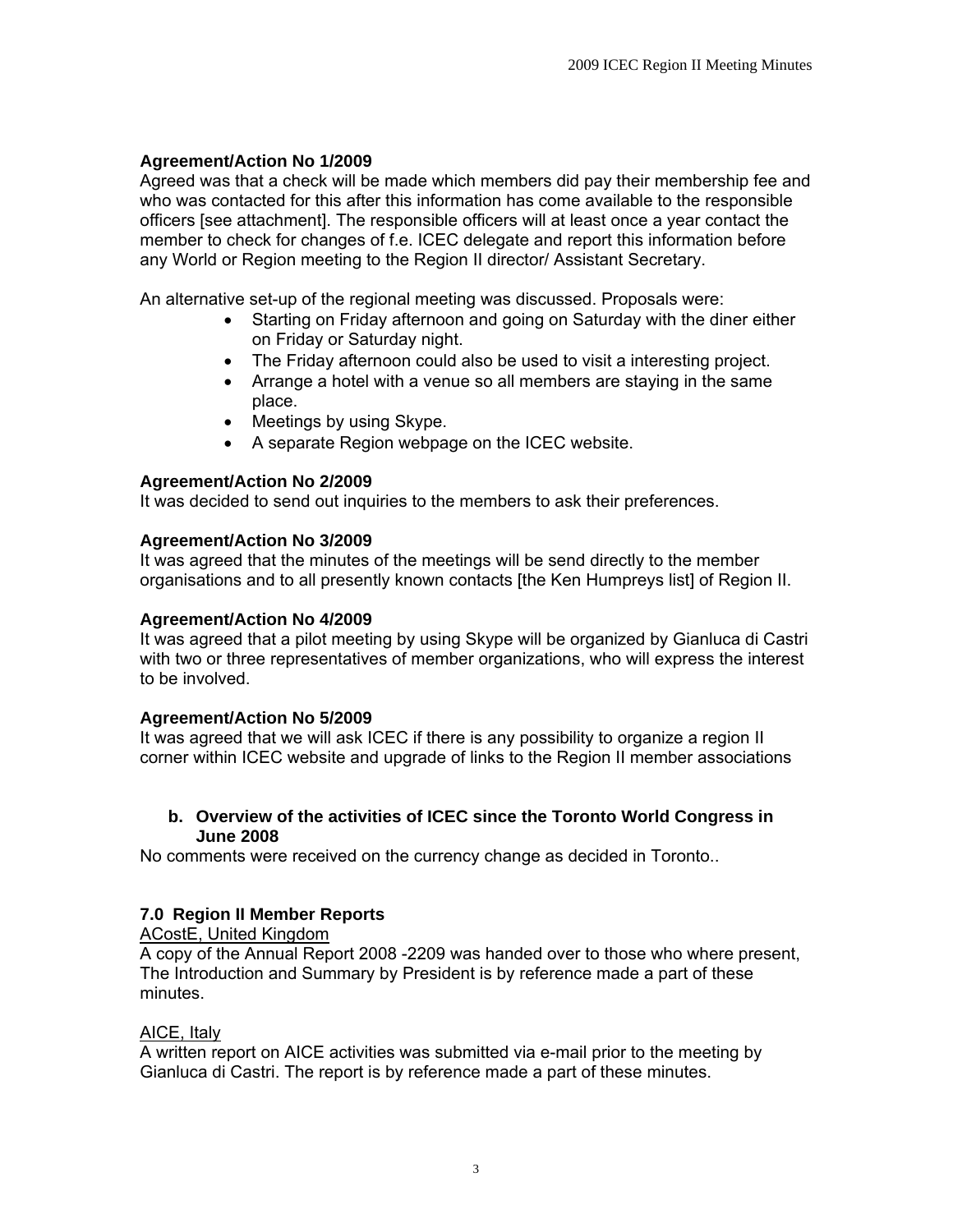# AFITEP

Martine Miny gave a verbal report. AFITEP has recently moved offices. Financial and juridical problems are expected to be normalised in 2010. Currently AFITEP has some 380 members of which 60 are students and 25 are company members. The past year they have organised 5 soirees and a seminar in December 2008 about project management. AFITEP will have their annual congress: "Project and sustainable management" coming week [October 13 till October 16].

### DACE, The Netherlands

A written report on DACE activities was submitted via email prior to the meeting by Rob van Hoeve. The report is by reference made a part of these minutes

#### ICES

The Institution of Civil Engineering Surveyors celebrated their 40 year anniversary and were granted its Royal Charter and at an event addressed by the Construction Industry Council 10 September 2009.

Andrew Morley gave a verbal report. ICES is a slowly growing association, which has currently approximately 3000 members of which ⅔ are commercial managers and the balance surveyors. Furthermore 700 – 800 students have a free membership.

# ZPM, Slovenia

A written report on AICE activities was submitted via e-mail prior to the meeting by Andrej Kerin. The report is by reference made a part of these minutes.

#### **8.0 Reports From Other Regions**

We refer to the ICEC website for the reports of the other regions.

Region 1: see Minutes Region 1 Meeting Seattle June 2009 on ICEC website Region 3: No recent minutes issued by Region 3 Region 4: No recent minutes issued by Region 4

# **9.0 ICEC World Congress 2014**

AICE presented their feasibility study about the World Congress in Milan 2014. The location will be the Bocconi SDA [Management School of Bocconi University], a milestone planning was presented leading to a timely finish of the organisation. The years from 2010 to 2014 will be used for a research and knowledge management project to update and integrate the body of knowledge of the ICEC and to move from a simple BOK to a real body of competence, which will be the leading subject of the congress.

#### **Agreement/Action No 6/2009**

Region 2 will support the proposal of AICE in Singapore to be awarded the organisation of the world congress in 2014.

#### **10.0 New and Potential Members**

Potential new Regional II members are:

• Quantity Surveyors International [QSi] United Kingdom. AcostE is not happy with the situation as is and most probably will object membership of QSi.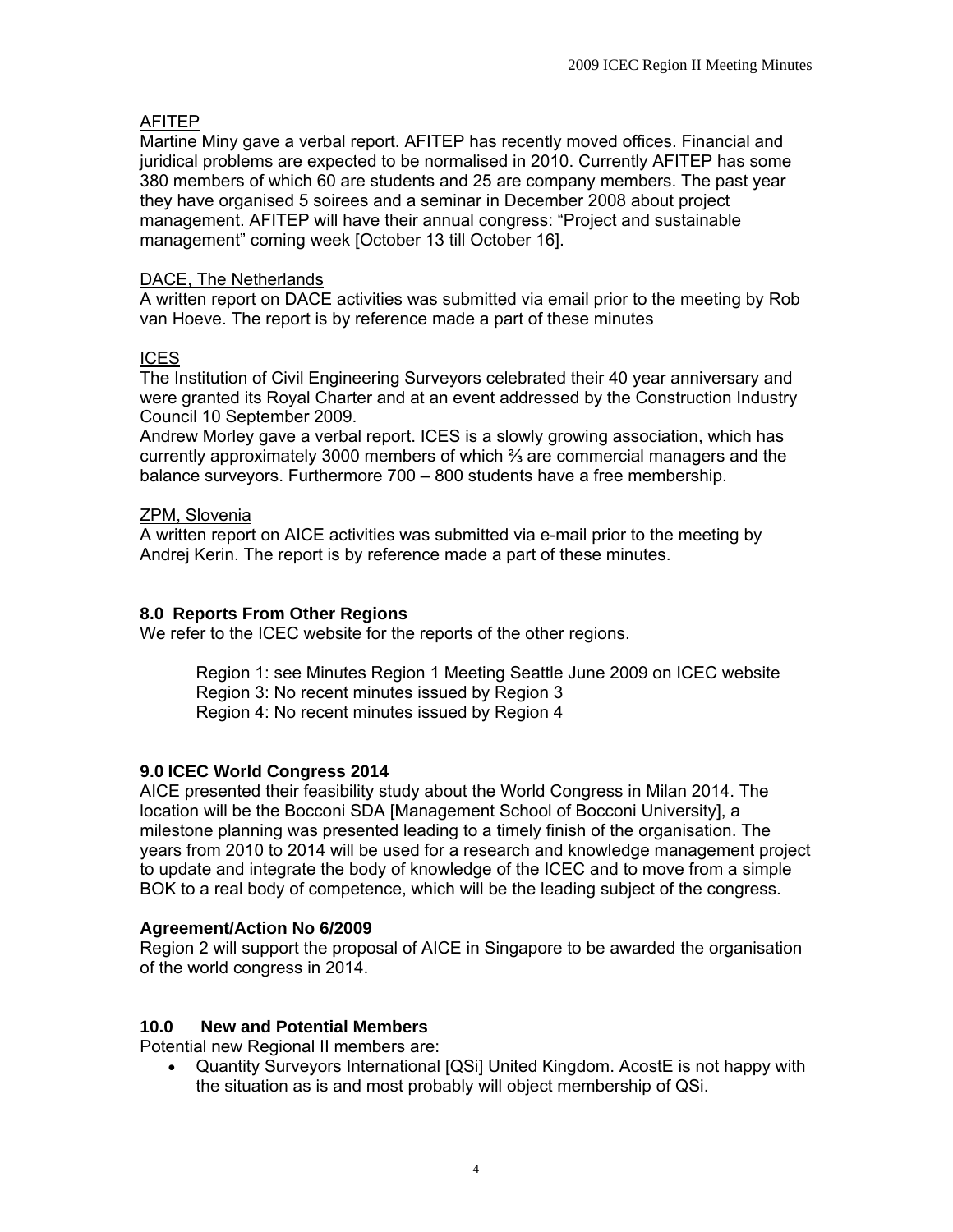- Associaçao Portuguesa de Gestao de Projectos (APOGEP) was contacted by email, no reaction.
- Croatia
- Ukraine
- Latvia

#### **Agreement/Action No 7/2009**

• The representatives of member associations who took responsibility to contact the potential member associations of ICEC should report to the Region II director/ Assistant Secretary until the end of January 2010. (See attachment Region 2 division per responsible officer rev2).

#### **11.0 Cooperation With Other Bodies:**

AAQS: No news.

- FIG: An annual working meeting was held in Elat, Israel
	- Up coming events are:
		- 19-22 October, Hanoi, Vietnam;
		- 11-16 April, Sydney, Australia XXIV FIG International Congress and XXXIII General Assembly

A dialogue has started between Conseil Européan des Economistes de la Construction [CEEC] and FIG.

Review the existing Memorandum of Understanding with ICEC in order to give it more body.

FIG has high level UN contacts which may be used for the UN HABITAT IPMA: No news.

PAQS: No news.

RICS: No news.

# **12.0 ICEC International Cost Model / Location Factor Project**

The is accessible via the AACEI web site [ [www.aacei.org](http://www.aacei.org/) [and the to forums \(at the top](http://www.aacei.org/forums%20%20%20and%20the%20to%20topic-specialty-icec%20location%20factor%20project)  [in the middle\)-topic-specialty-icec location factor project](http://www.aacei.org/forums%20%20%20and%20the%20to%20topic-specialty-icec%20location%20factor%20project) - data collection form].

#### **Agreement/Action No 8/2009**

Every member is encouraged to fill out this questionnaire and submit it to John Hollmann. (Send a copy to the Region II director/ Assistant Secretary)

Post Scriptum: Presently no product yet!

# **13.0 ICEC Strategic Plan – Looking Forward**

The Advisory Committee chaired by Roger Batten is looking into four areas of the Strategic Plan and will report in Singapore:

- How do we achieve our strategy goals;
- How do we fund our strategy goals and at what level;
- How do we move from a reactive to a proactive organisation:
- How do we communicate?

#### **Members are strongly invited to comment and to advice.**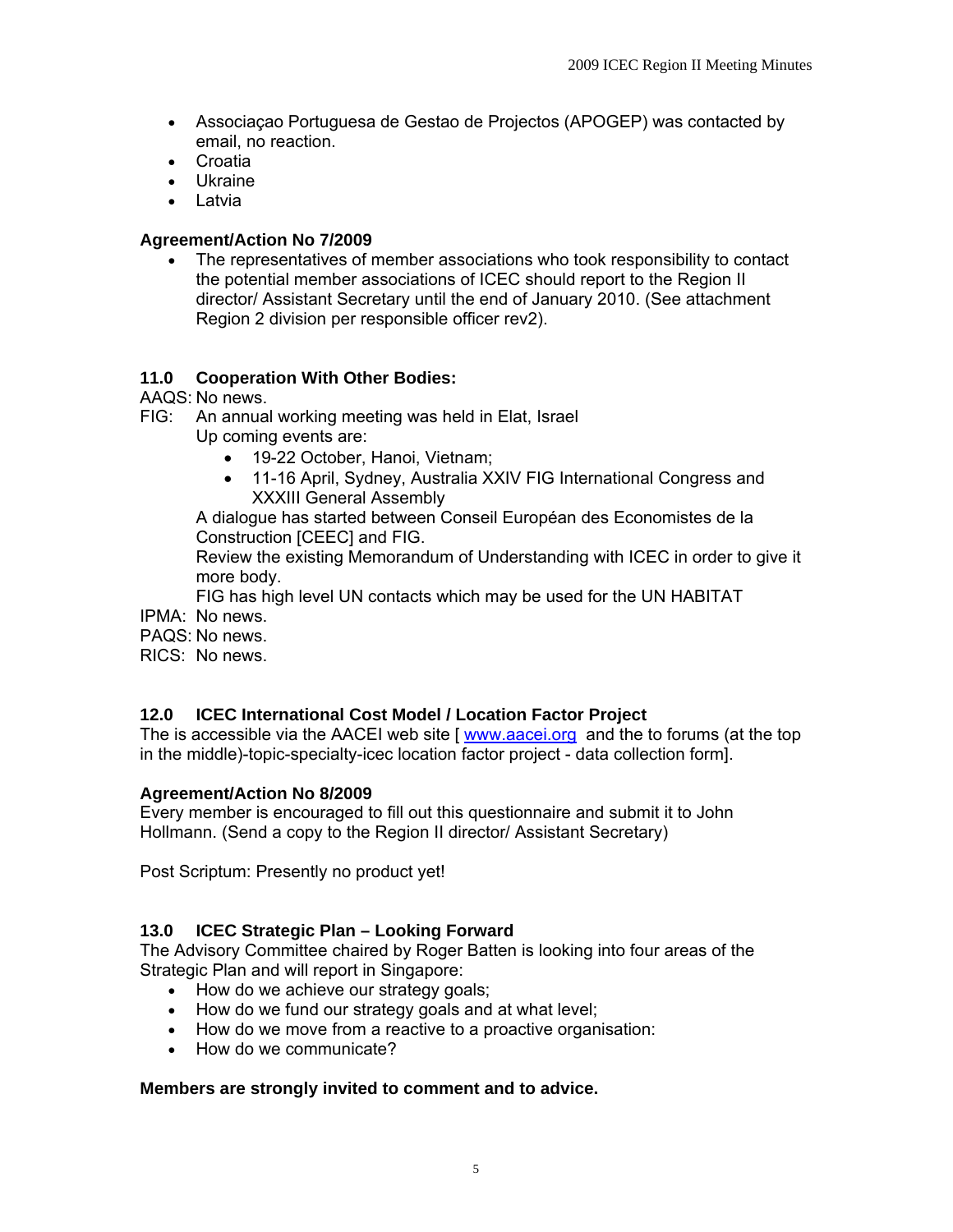# **14.0 Project Controls Vocational Qualifications (ACostE)**

The Assessment Service Centre (TASC) was set up by the Association of Cost Engineers (ACostE) in 2004 to provide a "Not-for-Profit" occupational skills service to Industry.

The purpose of the TASC Organisation is to provide Project Control practitioners with the tools and facilities to attain professional qualifications.

TASC provides and assesses Project Control Vocational Qualifications using the UK National Professional, Intermediate and Foundation Occupational Standards for Project Managers, Cost Engineers and Analysts, Cost Estimators, Planning Engineers, Contract and Commercial Personnel and Multi-disciplined Project Controllers. It is accredited by the UK Engineering and Construction Industries Training Board (ECITB).

TASC also provides Training Courses in Estimating, Planning and Risk Management and a Benchmarking Service.

435 Candidates are currently going through the Assessment process in Project controls TASC is now able to deliver its programs electronically, on a World-Wide basis, utilizing the Internet.

Internationally, TASC are working with clients in Malaysia and South Africa.

TASC will be making a presentation at the International Congress in Singapore next year.

If any ICEC member would like further information on TASC services, please contact Alec Ray at [ray.alec@gmail.com](mailto:ray.alec@gmail.com)

# **15.0 Advantages and Responsibilities of ICEC Membership**

Members are reminded of the advantages/responsibilities of ICEC membership and emphasized the sharing of publications, congress/event sponsorship, updating contact directories and utilizing the individual ICEC web pages for each member association.

# **16.0 International Standards**

Member's attention is drawn to the current listing on the ICEC web-page and encouraged associations to update and request to submit any such standard for inclusion on the ICEC listing.

# **17.0 Best Practices and Technical Standards**

Associations are encouraged to update and request to submit any such standard for inclusion on the ICEC listing.

# **18.0 Calendar of Events**

All member associations are asked to notify ICEC when any events are scheduled.

# **19.0 Continuing Professional Education and Certification**

Members are encouraged to seek ICEC accreditation of their CPD and Certification programs if this had not already been done. ICEC accreditation provides CPD and Certification programs with international recognition and enhances their value to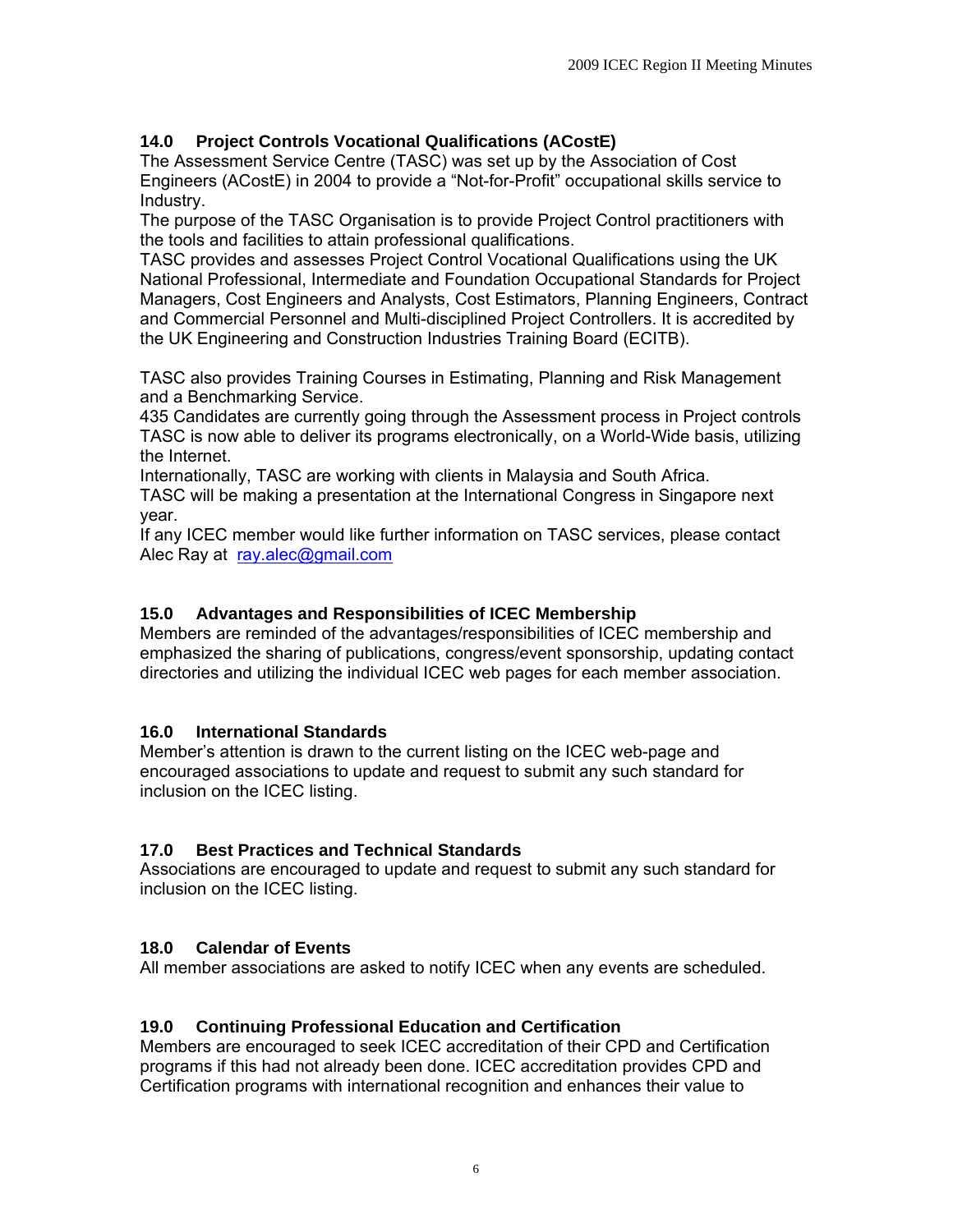individual association and institute members. Details and application forms appear on the ICEC web page.

# **20.0 International Congresses**

- i) 2010 Singapore (July 23-27)
- ii) 2010- Region 2 meeting, Copenhagen (October 30 [date and location to be confirmed by Carsten Wredstrøm], directly after Nordnet October 27-29)
- iii) 2012 Durban, South Africa (June 23-27)
- iv) 2014 Milan, Italy (first or second week of October)

# **21.0 Publications – Roundup News and the ICEC Cost Management Journal**

Members are reminded the possibility for submittal of information for the Roundup News and the ICEC Cost Management Journal.

# **22.0 UN NGO Roster Status**

For a large number of ICEC members it is not clear what the potential is and what is actually meant for firms [members] and what is involved in utilizing the NGO Roster status. Region II requests for greater clarity on this matter and request Mr. Murtala Oladapo to write a paper / report to provide this clarity.

# **23.0 Other Business**

Rob van Hoeve will provide, to those present, information about the DACE Labournorms issued by DACE in the Netherlands.

# **24.0 Next Regional II meeting**

Copenhagen, Denmark, October 30 [date preliminary] directly after Nordnet [October 27- 29] location to be confirmed by FDP.

# **Agreement/Action No 9/2009**

Member associations are encouraged to propose Region II members for ICEC Region Award and Distinguished International Fellow awards to be awarded at the next world congress in Singapore and inform the Region II director/ Assistant Secretary before the end of March 2010.

# **25.0 Adjournment**

There being no further business, the meeting was adjourned at approximately 17:30 hours. Respectfully submitted,

Rob van Hoeve

Assistant Secretary Region II